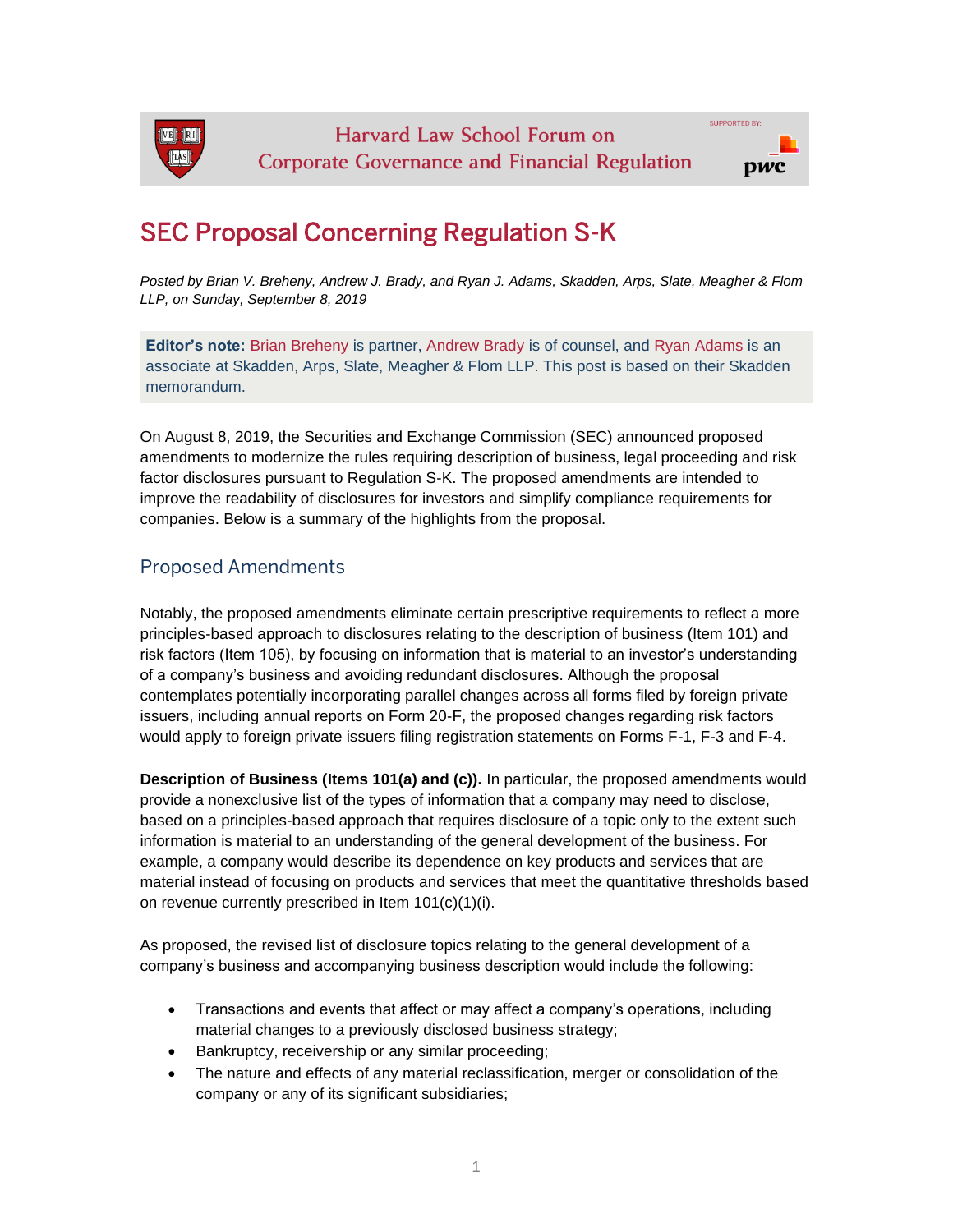- The acquisition or disposition of any material amount of assets otherwise than in the ordinary course of business;
- Revenue-generating activities, products and/or services and any dependence on revenue-generating activities, key products, services, product families or customers, including governmental customers;
- Status of development efforts for new or enhanced products, trends in market demand and competitive conditions;
- Resources material to a company's business, such as (i) sources and availability of raw materials and (ii) the duration and effect of all patents, trademarks, licenses, franchises and concessions held;
- A description of any material portion of the business that may be subject to renegotiation of profits or termination of contracts or subcontracts at the election of the government; and
- The extent to which the business is or may be seasonal.

In addition, the proposed amendments would, among other changes:

- Require, to the extent material, new disclosures regarding "human capital resources," which includes any human capital measures or objectives that management focuses on in managing the business and would replace the requirement to disclose the number of employees, as currently prescribed in Item  $101(c)(1)(xiii)$ . Depending on the nature of the company's business and workforce, this would require disclosure of measures or objectives that address the attraction, development and retention of personnel;
- Expand the current requirement to disclose the impact of environmental regulations to cover all material government regulations;
- Eliminate the five-year look back to focus on material developments of a company's business, regardless of a specific time frame; and
- Require only updated disclosures in subsequent filings of material developments in the reporting period, along with a hyperlink to the most recent filing that, together with the update, provides a full discussion of the general development of the business.

**Legal Proceedings (Item 103).** The proposed amendments would, among other changes:

- Triple the dollar threshold for environmental proceedings involving governmental parties from \$100,000 to \$300,000 to adjust for inflation; and
- Clarify that hyperlinks or cross-references to legal proceedings disclosure elsewhere in the document (*e.g.*, notes to the financial statements) are permitted to avoid duplication.

**Risk Factors (Item 105).** The proposed amendments would, among other changes:

- Require a summary if the risk factors section exceeds 15 pages;
- Replace the disclosure standard from "most significant" to "material" risk factors to focus on risks that are important to investors in making an investment decision; and
- Require risk factors to be organized under relevant headings, with risks generally applicable to an investment in securities at the end under a separate caption, to help investors better understand lengthy risk factor disclosures.